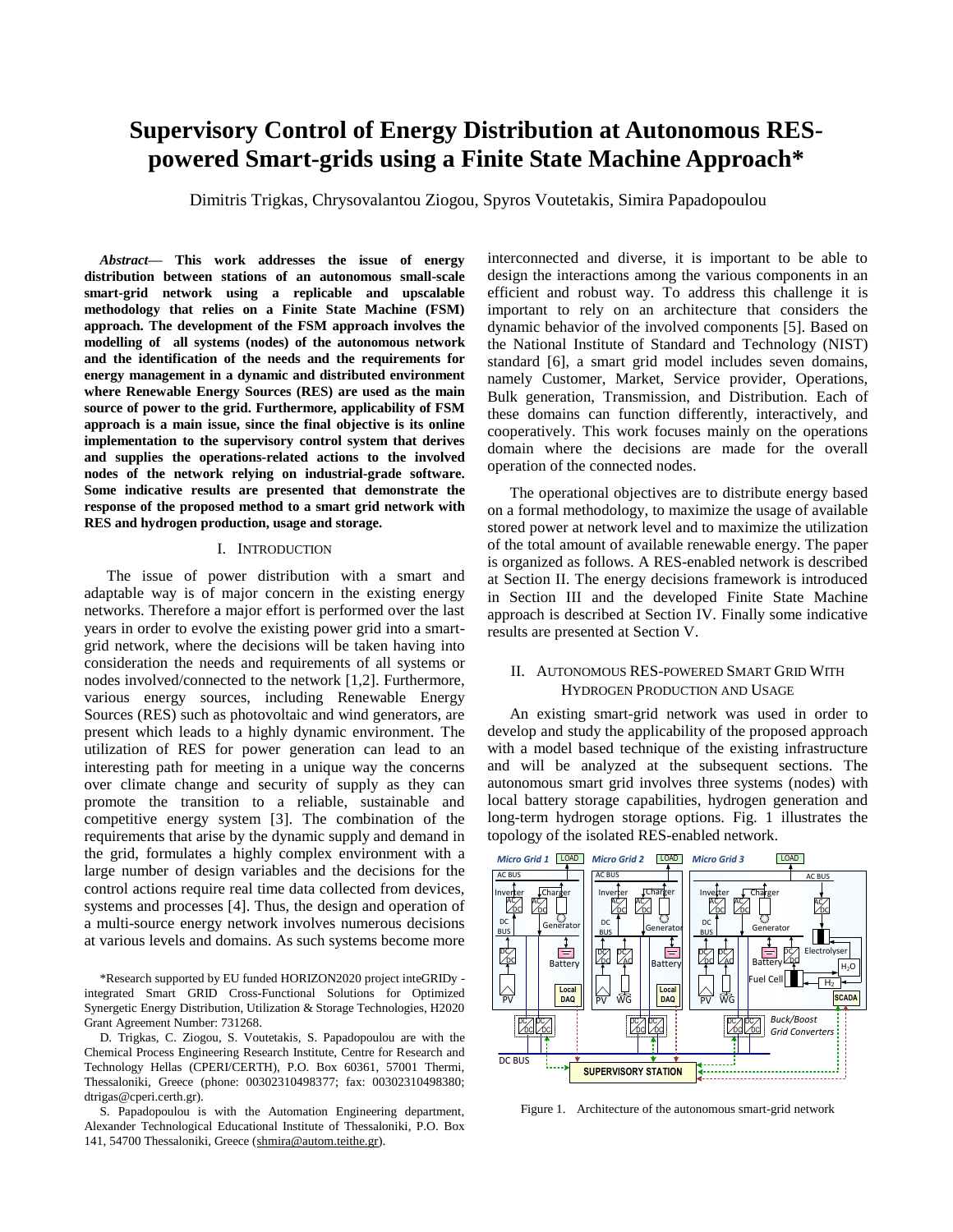Each system, or otherwise stated station, has a PV array, wind generators and a diesel generator for backup purposes. Also one of the stations has hydrogen facilities which are comprised of a Polymer Electrolyte Membrane (PEM) fuel cell and a PEM electrolyzer for the production, utilization and storage of hydrogen [7]. This smart grid is located at Xanthi, Greece and is controlled by a SCADA (GE Proficy iFIX) system while the Machine to Machine (M2M) communication for the decision making is implemented by an Internet of Things (IoT) enabled architecture using a custom developed middleware using a light weight protocol (MQTT).

## III. ENERGY DISTRIBUTION IN NETWORKED RES-ENABLED **SYSTEMS**

When multiple nodes exist in a network that can request energy or are able to provide energy, then an Energy Decisions Framework (EDF) is necessary in order to derive the appropriate actions for the energy distribution among the nodes [7]. The respective amount of energy that the involved node will receive or dispatch is determined by an algorithm that considers the status and other important parameters of each node. For completeness reasons only the basic aspects of the EDF is presented in this work and more details can be found at [7].

#### *A. Energy Decision Framework*

The EDF derives the decisions (Operations Domain) for the power distribution between the end users (Customer domain). It is a generic approach and does not require any specific models for the representation of the power production, load demand and power supply needs. Therefore it can be applied to different architectures and networked systems. Overall the description of the smart-grid network is described by a) a structure that defines the hierarchical connection of the systems within the network, b) the components that defines the structural and operational parameters and variables along with the relationships between the parameters, c) the limits/boundaries that set the range of the application domain and they can be different for each system and d) the behavior, that contains the status of each system (enabled or not). In this work the behavior is modeled by a Finite State Machine (FSM) and thus particular attention will be given to the logical variables which are related to the modification of the varying parameters. The sets of parameters and variables that describe the network level components are:

- $St_{const,i} = \{AGE, CP, R_{CH}, R_{DCH}\}\,$ , where *AGE* is the battery aging factor, *CP* is its capacity, *RCH* and *RDCH* are the rate of charging and discharging of the batteries.
- $St_{\text{mod},i} = \{Z_{r,low}, Z_{r,up}, Z_{s,low}, Z_{s,up}\},$  where  $Z_r$  determines the zone where energy is requested,  $Z_s$  is the zone where the system is able to supply energy to the network , *low* and *up* are the limits of each zone.
- $Mt_i = \{En_s, En_r, En_{ext}, SOC_{BAT}\}\}\)$ , is the set of variables that are dynamically evolving and determine  $En<sub>s</sub>$ ,  $En<sub>r</sub>$ , *Enext* as the available, the requested and the externally

supplied energy, while *SOCBAT* is the State of Charge of the battery stack.  $En_{ext}$  is calculated by the energy management algorithm.

- $\delta_z = \{\delta_r, \delta_s, \xi_r, \xi_s\}$ , is the set of Boolean variables that defines the status of the respective zone (request or supply).
- $\delta_{g} = \left\{ \delta_{en}, \delta_{op} \right\}$ , is the set of Boolean variables that defines whether the system is available to be included at the energy exchange operations  $(\delta_{op})$  and whether the system requests or supplies energy (*δen*).

Based on this representation a decision-making methodology is developed that rely on a FSM (Section IV) and uses a propositional-based logic. The level of energy of each battery stack defines a set of Boolean variables and each subsystem is related to one or more Boolean variables, that determines whether the subsystem is allowed to operate or not. When a system sends or requests energy its battery content is modified according to the charging/discharging rate. Fig. 2 shows how the zones are structured with respect to the SOC of each battery. Each area is assigned to a Boolean variable  $(\delta_1, \delta_2, \delta_3, \delta_4, \delta_5)$ . The variables  $\delta_1, \delta_2$  and  $\delta_4$ , $\delta_5$  are related with the request and supply zones while variable  $\delta_3$  is related to the autonomous operation of the node and exists to avoid discontinuities and define the operation:

$$
[\delta_1(t) = 1] \leftrightarrow [SOC_{BAT}(t) \le Z_{r, low}]
$$
  
\n
$$
[\delta_2(t) = 1] \leftrightarrow [SOC_{BAT}(t) \le Z_{r, up}]
$$
  
\n
$$
[\delta_3(t) = 1] \leftrightarrow [SOC_{BAT}(t) \le Z_{s, low}]
$$
  
\n
$$
[\delta_4(t) = 1] \leftrightarrow [SOC_{BAT}(t) \le Z_{s, up}]
$$
  
\n
$$
[\delta_5(t) = 1] \leftrightarrow [SOC_{BAT}(t) \le SOC_{max}]
$$
 (1)

The conditions that describe the enabling of the Boolean variables contain only the single bound validity check as the lower bound is guaranteed by the mutually exclusive conditions that the logical variables must satisfy:

$$
[\delta_1(t) = 1] \rightarrow [\delta_2(t) = \delta_3(t) = \delta_4(t) = \delta_5(t) = 1]
$$
  
\n
$$
[\delta_2(t) = 1] \rightarrow [\delta_3(t) = \delta_4(t) = \delta_5(t) = 1]
$$
  
\n
$$
[\delta_3(t) = 1] \rightarrow [\delta_4(t) = \delta_5(t) = 1]
$$
  
\n
$$
[\delta_4(t) = 1] \rightarrow [\delta_5(t) = 1]
$$
\n(2)

A system cannot be at the same time at two zones which is guaranteed by (2).



Figure 2. Relationship between the request and supply zones for the SOC of the battery stack for each system (node) of the network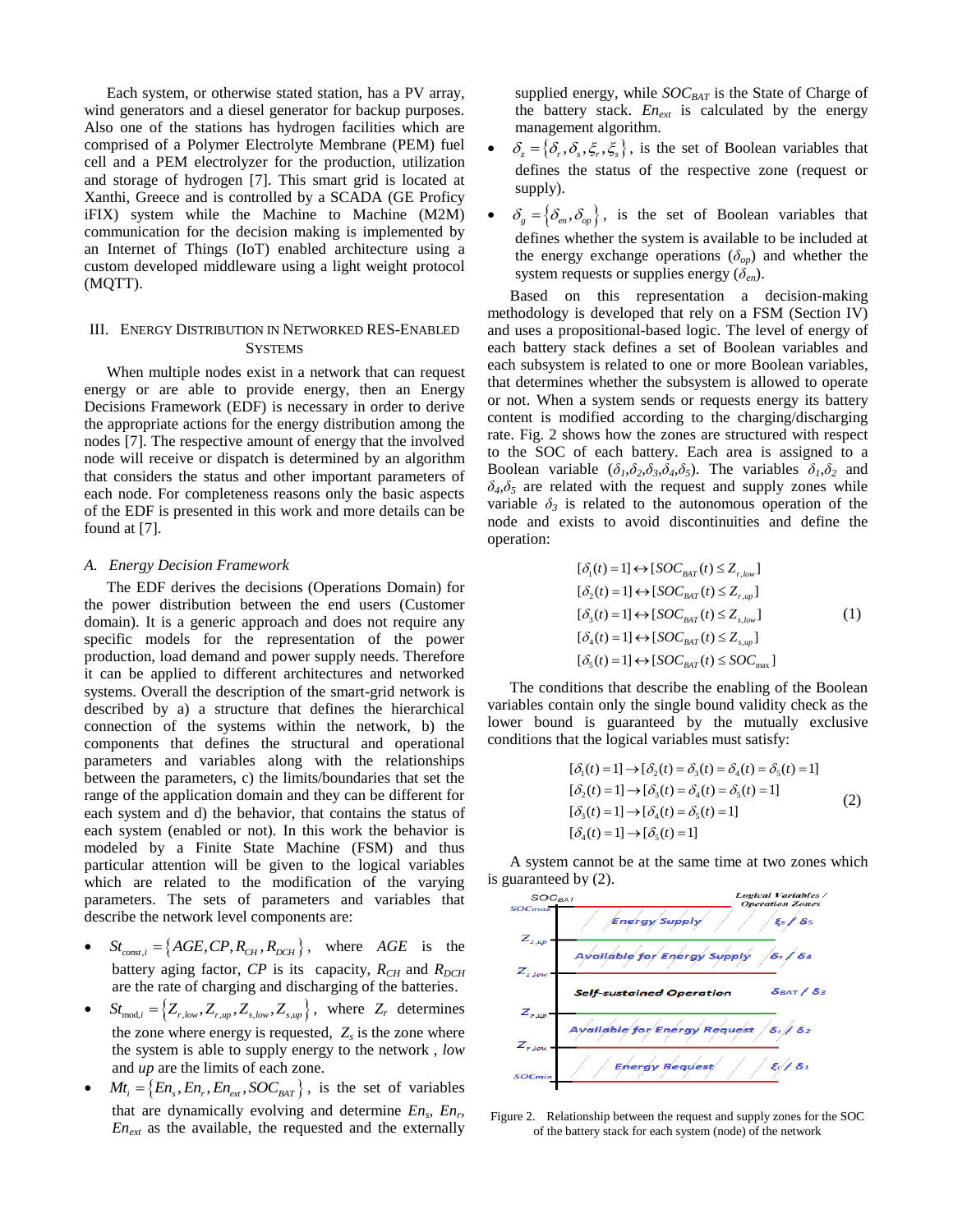The energy distribution algorithm consists of the following steps.

#### **Algorithm 1:** Centralized Energy Distribution Algorithm

**Step 1**: Calculate number of systems able to provide energy *N<sup>s</sup>* and systems requesting energy *N<sup>r</sup>* based on the status of *δEN*.

**Step 2:** Calculate the total available  $(En_{tot,s})$  and requested  $(En_{tot,r})$ energy at the network level from each system.

**Step 3:** Calculate the amount of energy for each system requesting energy  $(En<sub>fr</sub>)$ 

**Step 4:** Calculate the amount of energy to receive by or to provide by each system (*Enext*)

**Step 4a:** In case the fraction of the available energy for node *i*

is  $En_{fr,i} \leq R_{CH_i} \cdot t$ , then the energy that node *i* receives is  $En_{fr,i}$ 

where *t* is time in hours.

**Step 4b:** Otherwise the energy that node *i* receives is  $R_{CH,i} \cdot t$  and the energy in this case that node *k* provides to node *i* is given by  $E_{\overline{s_{k,i}}}$ 

**Step 5**: Send the calculated energy settings to the subsystems

where

$$
En_{fr,i} = \frac{En_{tot,s} \cdot \delta_{r_i} \cdot R_{CH_i} \cdot t}{En_{tot,r}}
$$
 (3)

$$
En_{tot,r} = \sum_{j=1}^{3} \delta_{r_j} \cdot R_{CH_j} \cdot t \tag{4}
$$

$$
En_{tot,s} = \sum_{j=1}^{3} \delta_{s_j} \cdot R_{DCH_j} \cdot t \tag{5}
$$

$$
E_{s_{k,i}} = \frac{\delta_{s_k} \cdot R_{DCH_k} \cdot t \cdot \delta_{r_i} \cdot R_{CH_i} \cdot t}{En_{tot,s}}
$$
(6)

When the external energy (*Enext*) is positive then the system receives energy, whereas when it is negative the system provides energy to the grid. Algorithm 1 takes into consideration all the parameters as defined for each system. Also it is assumed that the total amount of the provided energy based on the discharge rate can be received by the systems of the network. Algorithm 1 is used as a proof of concept for the determination of the amount of energy that can be distributed for each node of the isolated smart-grid network.

#### IV. FINITE STATE MACHINE

In this work a FSM is used to describe the evolution of the status of each node related to the energy exchange in the smart-grid network. More specifically, a FSM can be applied for the study of the behavior of the autonomous network due to its inherent hybrid structure [8]. In general, a FSM is a dynamic approach that describes the evolution in time of a set of discrete and continuous state variables. A FSM *A* is a tuple  $A = \{Q, X, \delta, I, Y, \lambda\}$  where Q is a set with all possible states of the machine, *X* is the input alphabet of *A*,  $\delta$  is the state transfer function of *A*, *I* is the set of initial states of *A*, *Y* is the output alphabet and  $\lambda$  is the output function of the machine *A*. The following apply for the machine *A:*

$$
\delta: Q \times X \to Q
$$
  

$$
\lambda: Q \times X \to Y
$$
 (7)

where

where  
\n
$$
q \xrightarrow{x/y} q' \Leftrightarrow \begin{cases} \delta(q, x) = q', & x \in X, \ y \in Y \end{cases}
$$
 (8)

The FSM for each node in the aforementioned smart-grid network consists of seven states  $Q = \{q_0, q_1, q_2, q_3, q_4, q_5, q_6\},\$ 

with  $I = \{q_0, q_2, q_4, q_5, q_6\}$ , where:

- *q0*: isolated operation state
- $q_i$ : supply energy after  $Z_{s,up}$  has been reached (upwards)
- *q2*: supply energy
- $q_3$ : receive energy after  $Z_{r,low}$  has been exceeded
- (downwards)
- *q4*: receive energy
- *q5*: available for energy supply (without supplying)
- *q6*: request energy (without receiving)

A five letter input alphabet 
$$
X = \{x_1, x_2, x_3, x_4, x_5\}
$$
 is

applied where:

$$
x_1 : \delta_r = 0 \land \delta_s = 0
$$
  
\n
$$
x_2 : \xi_s = 1
$$
  
\n
$$
x_3 : \delta_r = 0 \land \delta_s = 1 \land \xi_s = 0
$$
  
\n
$$
x_4 : \xi_r = 1
$$
  
\n
$$
x_5 : \delta_r = 1 \land \delta_s = 0 \land \xi_r = 0
$$
  
\n(9)

The Boolean variables are evaluated as:

$$
\delta_r = 1 \Leftrightarrow SOC_{acc} \le Z_{r,up}
$$
\n
$$
\delta_s = 1 \Leftrightarrow SOC_{acc} \ge Z_{s,low}
$$
\n
$$
\xi_r = 1 \Leftrightarrow SOC_{acc} \le Z_{r,low}
$$
\n
$$
\xi_s = 1 \Leftrightarrow SOC_{acc} \ge Z_{s,up}
$$
\n(10)

Finally a three letter output alphabet  $Y = \{-1, 0, 1\}$  is applied where:

- -1 : the node requests power
- 0 : isolated operation of the node
- 1 : the node can supply power

A power production node cannot supply and request energy at the same time. So the following restrictions for the logical variables  $\delta_r$ ,  $\delta_s$ ,  $\xi_r$ ,  $\xi_s$  apply

$$
\delta_r \wedge \delta_s = 0
$$
  
\n
$$
\xi_r \wedge \xi_s = 0
$$
  
\n
$$
\xi_s = 1 \Rightarrow \delta_s = 1
$$
  
\n
$$
\xi_r = 1 \Rightarrow \delta_r = 1
$$
\n(11)

The state transfer function  $\delta$  and the output function  $\lambda$  are given at Tables I and II respectively.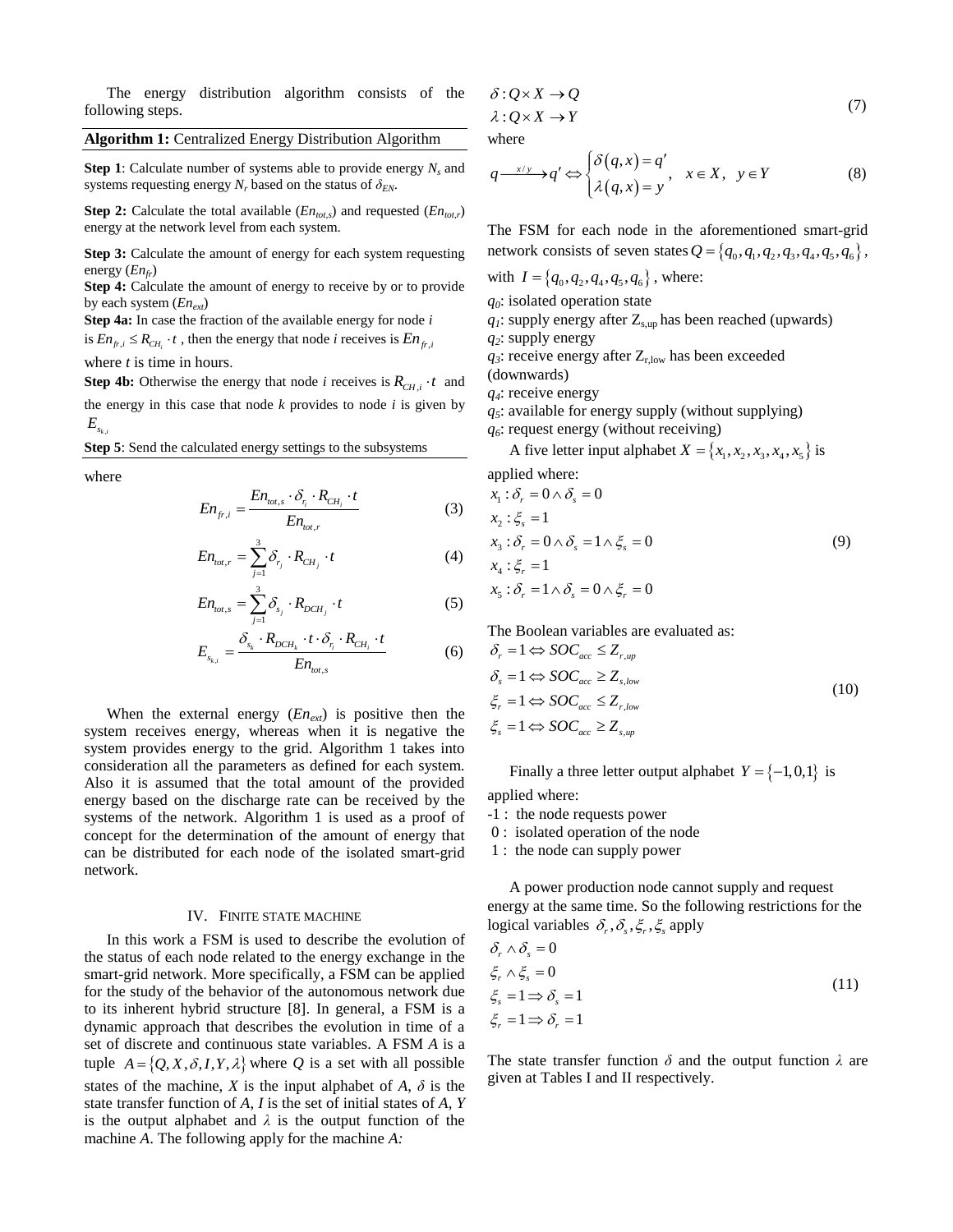| δ              | $\mathbf{x}_1$ | X <sub>2</sub> | $X_3$          | X4    | $X_5$          |
|----------------|----------------|----------------|----------------|-------|----------------|
| $q_0$          | q <sub>0</sub> | Ø              | q <sub>5</sub> | Ø     | $q_6$          |
| $q_1$          | q <sub>0</sub> | q <sub>2</sub> | $q_1$          | Ø     | Ø              |
| $q_2$          | Ø              | $q_2$          | $q_1$          | Ø     | Ø              |
| q <sub>3</sub> | q <sub>0</sub> | Ø              | Ø              | $q_4$ | q <sub>3</sub> |
| q <sub>4</sub> | Ø              | Ø              | Ø              | $q_4$ | q <sub>3</sub> |
| q <sub>5</sub> | q <sub>0</sub> | $q_2$          | q <sub>5</sub> | Ø     | Ø              |
| q <sub>6</sub> | $q_0$          |                |                | $q_4$ | $q_6$          |

TABLE I. FSM MOVEMENT TABLE FOR TRANSFER FUNCTION

| TABLE II. | FSM OUTPUT TABLE FOR OUTPUT FUNCTION |
|-----------|--------------------------------------|
|-----------|--------------------------------------|

| λ              | $\mathbf{x}_1$ | $\mathbf{x}_2$ | $X_3$ | $X_4$ | $X_5$ |
|----------------|----------------|----------------|-------|-------|-------|
| q <sub>0</sub> |                | Ø              |       | Ø     |       |
| $q_1$          |                |                |       | Ø     | Ø     |
| q <sub>2</sub> | Ø              |                |       | Ø     | Ø     |
| q3             |                |                | Ø     | - 1   |       |
| $q_4$          | Ø              |                | Ø     | - 1   | ۰.    |
| q <sub>5</sub> |                |                |       | Ø     | Ø     |
| $q_6$          |                |                |       |       |       |

The FSM that describes the change of states for the nodes of the smart-grid network is shown at Fig 3.



Figure 3. Finite state machine for each node

Overall the proposed FSM is able to incorporate engineering and computational knowledge and it can incorporate various operating modes.

#### V. OPERATION ANALYSIS AND BEHAVIOR ASSESSMENT

The operation of the nodes within the network is explored using the aforementioned EDF with the FSM. At first an operation scenario based on EDF implementation is compared with the case without it in order to demonstrate the added value of the energy exchange between the nodes and showing the benefits of the developed EDF. The scenario presents a seven day operation of the autonomous network. Fig. 4 shows the evolution of the battery SOC for each node in the case where the EDF is not enabled and thus no energy transfer among the nodes may be applied.



Figure 4. Battery status of the three nodes for 7 days without EDF enabled

According to the scenario the initial value of the SOC of battery stack at each system is at a different level and the charging/discharging rate of each battery is different following its specifications. The upper and lower bounds (presented by the dashed lines) of the request/supply zones are the same and there is always a load to be fulfilled.



Figure 5. Availability for energy exchange on each node without EDF enabled. (a) node 1, (b) node 2, (c) node 3

Fig. 5 shows the availability periods for energy exchange when the EDF is not applied while Fig. 6 shows the corresponding availability periods when the EDF is applied.



Figure 6. Availability for energy exchange on each node with EDF enabled. (a) node 1, (b) node 2, (c) node 3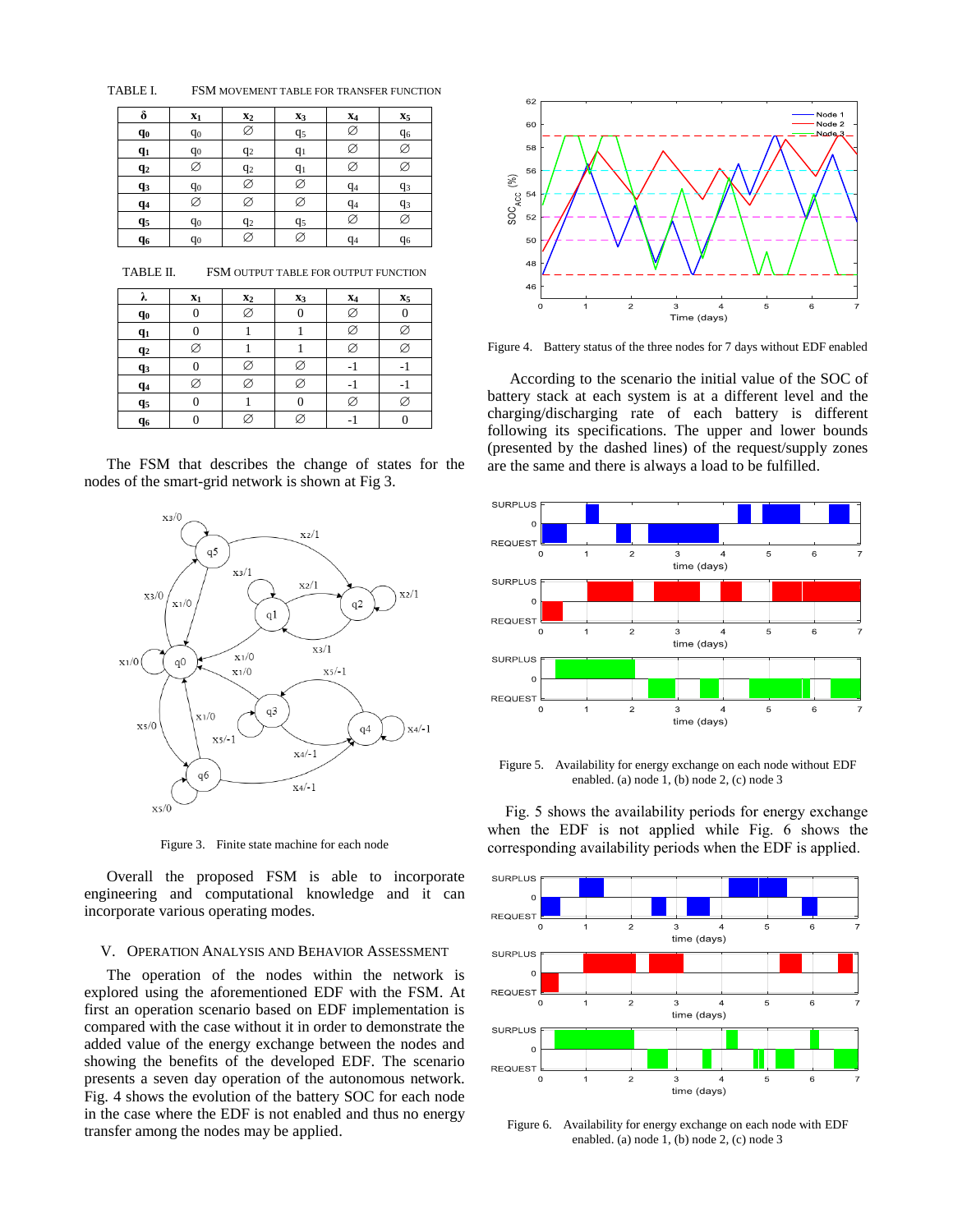

Figure 7. Energy exchange among the nodes when EDF is applied.

The amount of energy that each node supplies or receives following the supervisory control actions according to EDF is shown in Fig. 7. Fig. 8 presents the evolution of the SOC of each battery stack during the simulation period of seven days in comparison to the corresponding battery SOC without involving the EDF and thus without energy exchange.



Figure 8. State of charge of the three nodes for 7 days. –EDF enabled, -- EDF disabled. (a) node 1 SOC, (b) node 2 SOC, (c) node 3 SOC

The predefined limits of the battery SOC in the simulation are 47% minimum and 59% maximum. In case of energy surplus the excess energy is wasted if the battery SOC is above 59% and in case of energy deficit the auxiliary power systems operate to meet the load if the battery SOC is below 47%.

With the EDF enabled the SOC of each battery remains longer in the autonomous operation zone of the respective node compared to the case of operation without EDF. This results in the reduction of the time period that each battery stack operates in its predefined limits and in an increment of the time of autonomous operation of each node. Moreover

the rate of utilization of the produced energy (RES) is increased and consequently the energy required from the auxiliary power systems i.e. Fuel Cell (node 3) and/or diesel generator is less and thus the usage of fossil fuel is accordingly affected.

| TABLE III. |  | <b>ENERGY EXCESS-SHORTAGE PERIODS</b> |  |
|------------|--|---------------------------------------|--|
|            |  |                                       |  |

|        | <b>Periods of Energy excess</b><br>(unused energy)<br>(hours) |                | <b>Auxiliary power systems</b><br>operation<br>(hours) |                |  |
|--------|---------------------------------------------------------------|----------------|--------------------------------------------------------|----------------|--|
|        | <b>EDF ON</b>                                                 | <b>EDF OFF</b> |                                                        | <b>EDF OFF</b> |  |
| Node 1 |                                                               |                |                                                        |                |  |
| Node 2 |                                                               |                |                                                        |                |  |
| Node 3 | -3                                                            |                |                                                        |                |  |
| Total  |                                                               |                |                                                        | າາ             |  |

Table III shows a comparison of the time periods in which the nodes do not use the available energy and the periods of operation of the auxiliary power systems due to SOC limitations. A 38.1% reduction is noted in the time periods where there is excess energy that is wasted as well as a 63.6% reduction in the usage of auxiliary power systems.

According to the above Fig. 9 shows the overall supplied and respectively the received energy for each of the three nodes for the period of seven days.



Figure 9. Balance of distributed energy with EDF enabled. (a) total energy supplied from each node, (b) total energy received from each node

TABLE IV. AVAILABILITY OF ENERGY EXCHANGE

|        | <b>Energy Supply</b><br><b>Availability</b><br>(hours)<br>EDF<br><b>EDF</b> |            | <b>Energy Request</b><br>(hours) |            | <b>Isolated</b><br>Operation<br>(hours) |            |
|--------|-----------------------------------------------------------------------------|------------|----------------------------------|------------|-----------------------------------------|------------|
|        |                                                                             |            | EDF                              | <b>EDF</b> | EDF                                     | EDF        |
|        | <b>ON</b>                                                                   | <b>OFF</b> | ON                               | <b>OFF</b> | ON                                      | <b>OFF</b> |
| Node 1 | 44                                                                          | 45         | 38                               | 58         | 86                                      | 65         |
| Node 2 | 66                                                                          | 106        | 9                                | 11         | 93                                      | 51         |
| Node 3 | 53                                                                          | 42         | 45                               | 72         | 70                                      | 54         |
| Total  | 163                                                                         | 193        | 92                               | 141        | 249                                     | 170        |

Table IV shows a comparison of the periods in which the three nodes were available of supplying-requesting energy and operate autonomously. Totally it is noted a 15.54% reduction in energy supply availability, a 34.75% reduction in energy request and a 46.47% increment in isolated